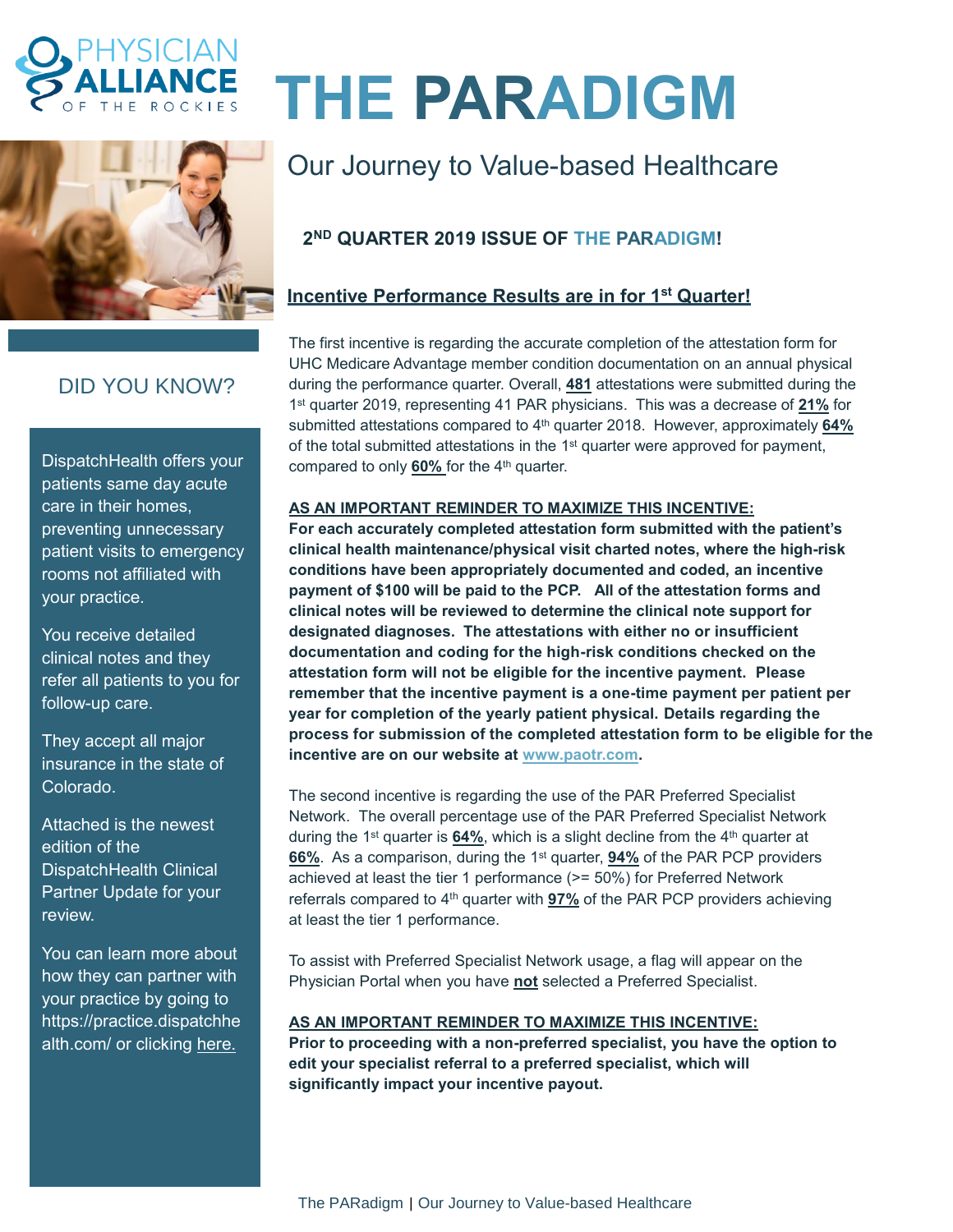## **PAR PCP Dashboard**

PAR has developed a PCP dashboard with your individual performance (where applicable) compared to the performance of PAR overall. Below is a snapshot of the key performance indicators we are measuring showing PARs overall performance. We will be sharing and reviewing your individual performance dashboard with you to see how best we can support you and your practice's efforts to achieve the Provider goals and as a result achieve the PAR group goals.

|                                  |                                        | <b>PAR</b>         | <b>PAR Group</b> |
|----------------------------------|----------------------------------------|--------------------|------------------|
| <b>Measurement Category</b>      | <b>Key Performance Indicator</b>       | <b>Performance</b> | Goal             |
| <b>FINANCIAL DATA</b>            | Budget to Cost Ratio (BCR)*            | 92.34%             | <86%             |
|                                  | <b>Risk Adjustment Factor (RAF)</b>    | 0.982              | >1               |
| <b>QUALITY</b>                   |                                        |                    |                  |
| <b>MEASUREMENT</b>               | Eligibility Criteria-4 Targets*        | Met 3              | Meet 4           |
|                                  | <b>Patient Care Opportunity Report</b> |                    |                  |
|                                  | (PCOR) (Stars)                         | 2.91               | > 3.76           |
| <b>SERVICE &amp; UTILIZATION</b> |                                        |                    |                  |
| <b>DATA</b>                      | Specialist Referral Percentage**       | 64%                | >85%             |
|                                  | <b>Readmission Percentage</b>          | 8.40%              | $< 8\%$          |
|                                  | <b>ER Visits</b>                       | 317/1000           | 275/1000         |

\*Component for qualification of PAR group overall shared savings program

\*\*Need to achieve at minimum 50% usage of PAR Preferred Specialist Network to qualify for individual physician per member per month incentive

| <b>PAR DASHBOARD KEY PERFORMANCE INDICATOR DEFINITIONS</b> |                                                                                 |  |  |
|------------------------------------------------------------|---------------------------------------------------------------------------------|--|--|
| <b>Budget to Cost Ratio (BCR)</b>                          | The actual medical cost for assigned members compared to the total premium      |  |  |
|                                                            | or per member payment (revenue) made for their care.                            |  |  |
| <b>Risk Adjustment Factor (RAF)</b>                        | CMS uses this risk adjustment calculation to adjust capitated payments to       |  |  |
|                                                            | Medicare Advantage and other plans. Designed to measure the severity of         |  |  |
|                                                            | illness of a patient population by assessing the presence of a defined set of   |  |  |
|                                                            | conditions/diagnoses with the presence of a defined set of codes (HCCs).        |  |  |
| <b>Eligibility Criteria-4 Targets:</b>                     | % target for assessment/measurement completed on eligible member                |  |  |
|                                                            | population for the following four conditions/diagnoses:                         |  |  |
| HbA1cScreening-Diabetic                                    | 80%                                                                             |  |  |
| Nephropathy Screening-Diabetic                             | 85%                                                                             |  |  |
| <b>BMP/CMP/Renal Panel-Renal Disease</b>                   | 65%                                                                             |  |  |
| Annual Comprehensive PCP visit                             | 75%                                                                             |  |  |
| <b>Patient Care Opportunity Report</b>                     | UHC subset of quality measures from the CMS STARS list defining screening,      |  |  |
| (PCOR) (STARS)                                             | treatment, and assessment. Measurement is the % receiving screening,            |  |  |
|                                                            | treatment, and assessment of those who qualify for screening, treatment and     |  |  |
|                                                            | assessment based on diagnosis, age, demographics                                |  |  |
| <b>Specialist Referral Percentage</b>                      | The percentage of Specialist referrals to the PAR defined Preferred Specialists |  |  |
|                                                            | divided by the total Specialist referrals. Calculated each quarter.             |  |  |
| <b>Readmission Percentage</b>                              | Calculation of hospital readmissions occurring within 30 days divided by total  |  |  |
|                                                            | admissions.                                                                     |  |  |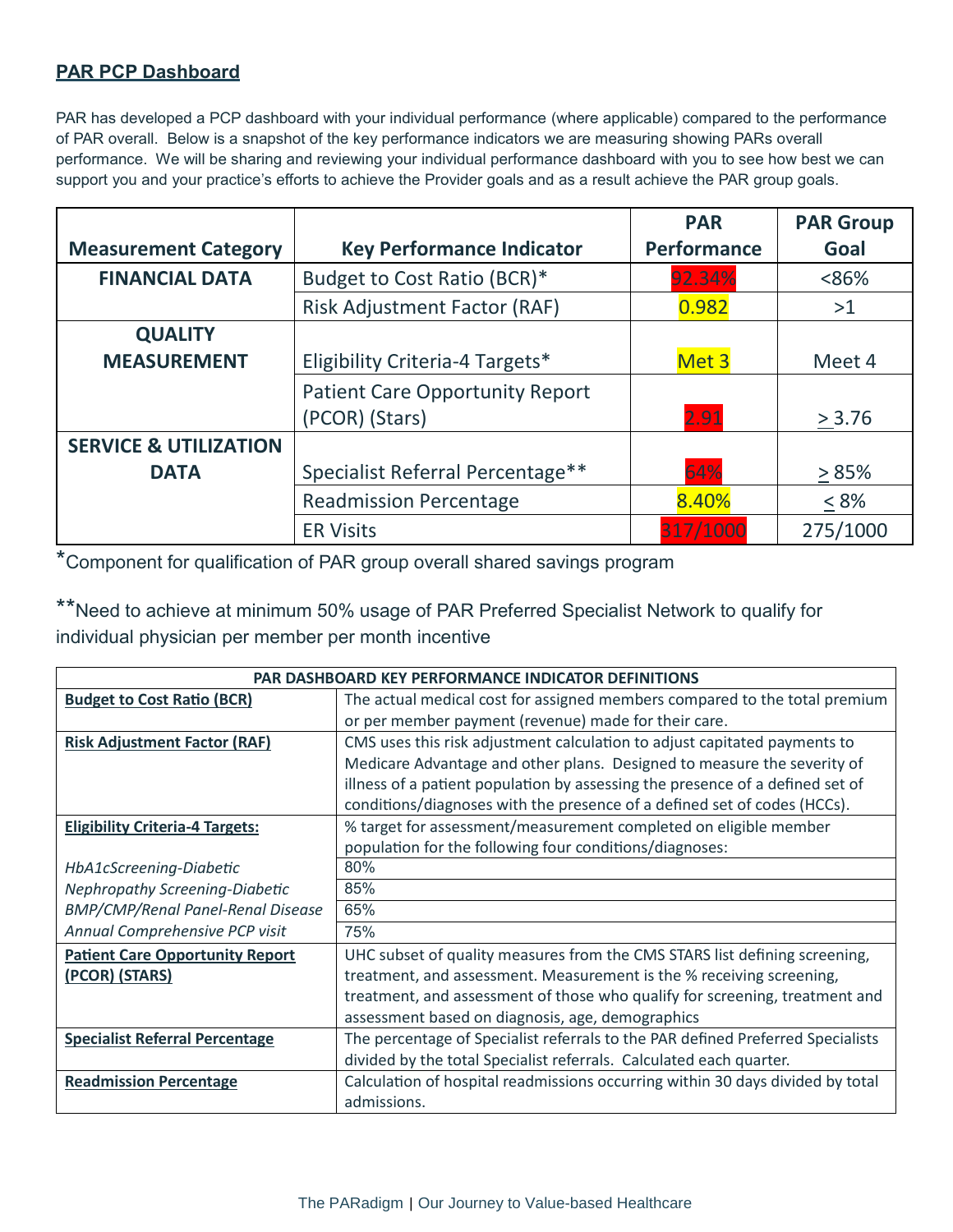## **PAR ACO Medicare Advantage (MA) Shared Savings Program Summary**

The PAR ACO MA shared savings program is a vehicle for facilitating the clinical integration and coordination of ACO providers in order to promote quality and efficiency gains in the delivery of health care. To accomplish those goals, United Healthcare has created an incentive program to reward ACO for achieving specific objective measures in the delivery of care by ACO providers to United MA members.

Included in this model is a Financial Performance Program that includes the potential for shared savings incentive payments based on **aggregate of all ACO Provider's actual performance** against an established target/budget of **86%**. The financial target is the ratio of Total Medical Costs to Total Revenue.

The ACO is not eligible to receive payment under the Financial Performance Program, if ACO has not met the applicable Eligibility Criteria Requirements described below, which can be amended from time to time.

| <b>Eligibility Criteria Requirement</b><br>HbA1c Screening - Diabetic | <b>Description</b><br>Percent of eligible members<br>who have had a HbA1c test<br>this calendar year. | <b>Performance / Threshold</b><br>94% / 80% |
|-----------------------------------------------------------------------|-------------------------------------------------------------------------------------------------------|---------------------------------------------|
| Nephropathy Screening - Diabetic                                      | Percent of eligible members<br>who have had a Kidney function test<br>this calendar year.             | 78% / 85%                                   |
| <b>BMP/CMP/Renal Panel -</b>                                          | Percent of eligible members                                                                           | 65%                                         |
| <b>Congestive Heart Failure</b>                                       | who have had a BMP or CMP or                                                                          |                                             |
| and/or Renal Disease                                                  | Renal Panel test this calendar year.                                                                  |                                             |
| Annual Comprehensive PCP Visit                                        | Percent of eligible members                                                                           | 175%<br>86%                                 |
|                                                                       | who have had a comprehensive                                                                          |                                             |
|                                                                       | office visit with a PCP this calendar year.                                                           |                                             |
|                                                                       |                                                                                                       |                                             |